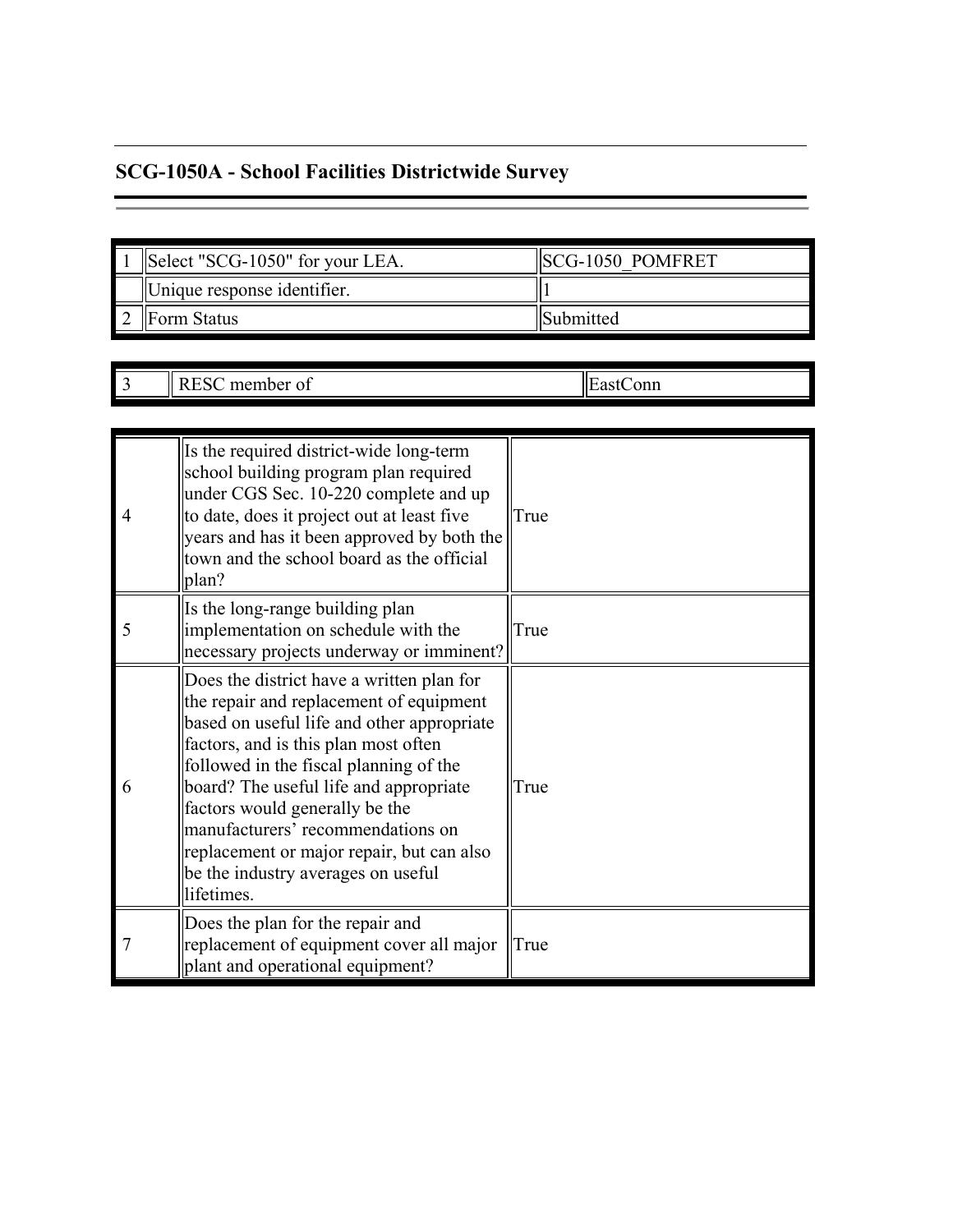| 8             | Is the plan for the repair and replacement<br>of equipment most often funded at a<br>reasonable level? Funding is to be<br>considered at a reasonably level if it is<br>sufficient to provide for replacement and<br>repairs within these useful life timetables.                                                                                         | True  |
|---------------|-----------------------------------------------------------------------------------------------------------------------------------------------------------------------------------------------------------------------------------------------------------------------------------------------------------------------------------------------------------|-------|
| 9             | Does the district have a written building<br>maintenance plan which includes general<br>cleaning schedules, major cleaning<br>schedules, service system maintenance<br>schedules for all major building<br>components including roofs, and which<br>takes into account fiscal cycles and<br>prioritizes activities to accommodate<br>funding constraints? | True  |
| 10            | Is there reasonable funding in each annual<br>board budget and town appropriation to<br>provide for completion of all maintenance<br>plans?                                                                                                                                                                                                               | True  |
| 11            | Has the BOE adopted and implemented an<br>IAQ program in accordance with CGS<br>Sec. 10-220, with reasonable funding to<br>sustain the program?                                                                                                                                                                                                           | True  |
| 12            | Has sufficient funding to carry out the<br>IAQ program been approved at each<br>annual board budget and town<br>appropriation?                                                                                                                                                                                                                            | True  |
| $13$ to<br>19 | Reserved for future use.                                                                                                                                                                                                                                                                                                                                  |       |
| 20            | Has the district established a formal<br>reporting/response procedure for IAQ<br>issues?                                                                                                                                                                                                                                                                  | True  |
| 21            | Are all facilities air conditioned?                                                                                                                                                                                                                                                                                                                       | False |
| 22            | Reserved for future use.                                                                                                                                                                                                                                                                                                                                  |       |
| 23            | Does the district have a green cleaning<br>program that includes the use of cleaning<br>products approved by Department of<br>Administrative Services (DAS), provides<br>the green cleaning written statement to all<br>staff, parents and guardians, and meets the<br>statutory deadlines for fulfilling the                                             | True  |